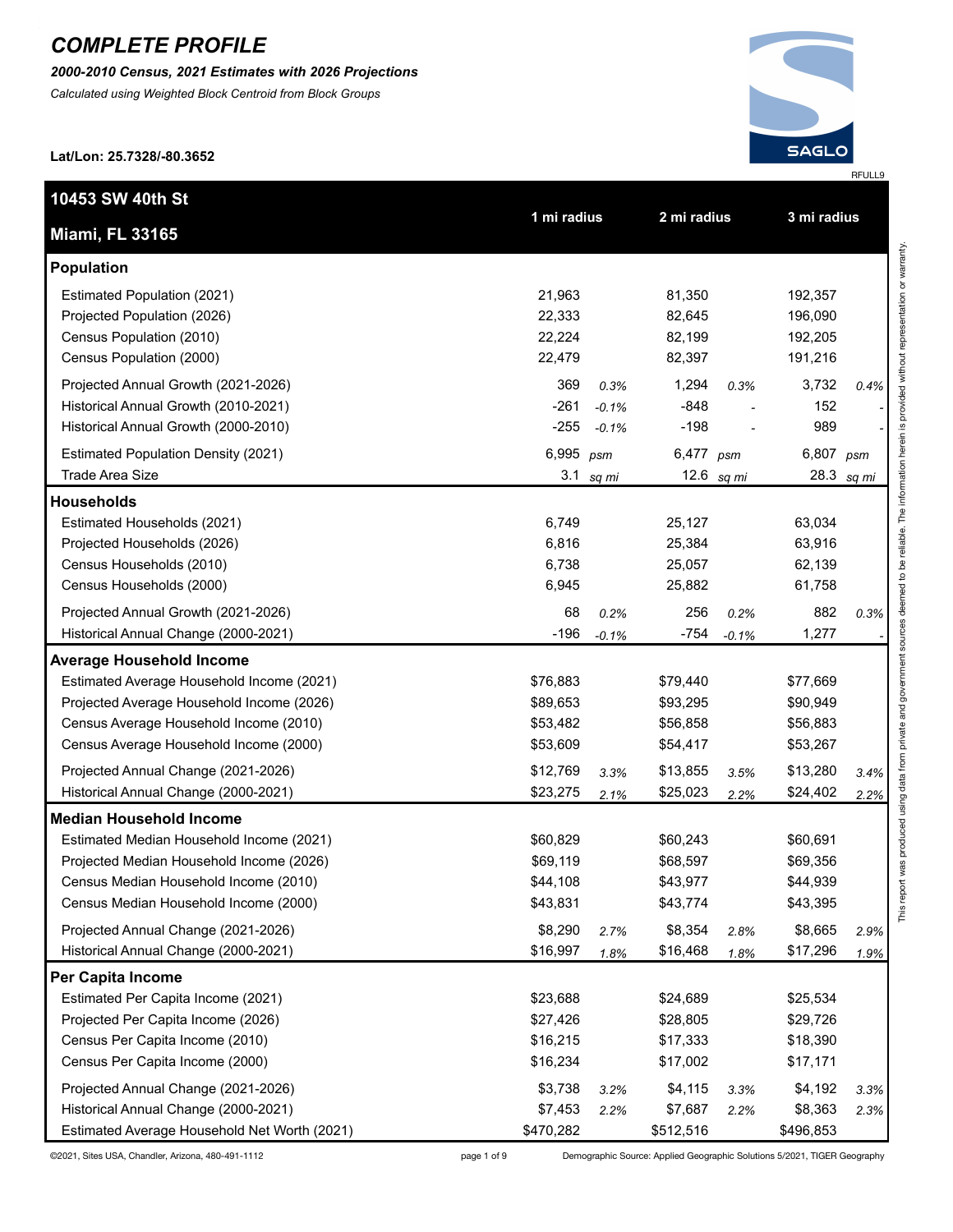*2000-2010 Census, 2021 Estimates with 2026 Projections*

*Calculated using Weighted Block Centroid from Block Groups*

**Lat/Lon: 25.7328/-80.3652**

**10453 SW 40th St**

**Miami, FL 33165**

**Race and Ethnicity** 



**1 mi radius 2 mi radius 3 mi radius**

| 12.3%<br>2.4%<br>1.<br>7% | đ                         |
|---------------------------|---------------------------|
| 2.0%                      |                           |
| 1.5%                      |                           |
| 6.3%                      |                           |
| 2.0%                      |                           |
| 1.9%                      |                           |
| %<br>1. i                 |                           |
| 5%<br>0.                  |                           |
| 33.9%                     |                           |
| 0.8%                      |                           |
| ł<br>4.8%                 |                           |
| 9.2%                      |                           |
| 2%                        | ۲                         |
| 2.8%                      |                           |
|                           | Í                         |
| 0.8%                      |                           |
| $2.2\%$                   |                           |
| $\frac{9}{6}$<br>39.      |                           |
| 14<br>59<br>6             |                           |
| 1.6%                      |                           |
|                           |                           |
| 0.3%                      | ì<br>֦֚֓֓֡֡֓֡֓֡֡֡֡֡֬<br>5 |
|                           |                           |
| 2.<br>1<br>6              | $\frac{2}{10}$            |
| 1.<br>1%                  |                           |
| ٦O.<br>J.                 |                           |

| Total Population (2021)                       | 21,963       |       | 81,350       |       | 192,357  |       |
|-----------------------------------------------|--------------|-------|--------------|-------|----------|-------|
| White (2021)                                  | 20,722 94.4% |       | 75,252 92.5% |       | 177,609  | 92.3% |
| Black or African American (2021)              | 371          | 1.7%  | 2,201        | 2.7%  | 4,705    | 2.4%  |
| American Indian or Alaska Native (2021)       | 20           |       | 84           | 0.1%  | 191      |       |
| Asian (2021)                                  | 243          | 1.1%  | 1,359        | 1.7%  | 3,177    | 1.7%  |
| Hawaiian or Pacific Islander (2021)           | 8            |       | 17           |       | 20       |       |
| Other Race (2021)                             | 357          | 1.6%  | 1,345        | 1.7%  | 3,795    | 2.0%  |
| Two or More Races (2021)                      | 243          | 1.1%  | 1,094        | 1.3%  | 2,860    | 1.5%  |
| Population < 18 (2021)                        | 3,437        | 15.6% | 12,572       | 15.5% | 31,389   | 16.3% |
| White Not Hispanic                            | 418          | 12.2% | 1,462        | 11.6% | 3,767    | 12.0% |
| <b>Black or African American</b>              | 53           | 1.5%  | 196          | 1.6%  | 607      | 1.9%  |
| Asian                                         | 49           | 1.4%  | 197          | 1.6%  | 527      | 1.7%  |
| Other Race Not Hispanic                       | 12           | 0.4%  | 51           | 0.4%  | 142      | 0.5%  |
| Hispanic                                      | 2,904        | 84.5% | 10,666       | 84.8% | 26,347   | 83.9% |
| Not Hispanic or Latino Population (2021)      | 1,807        | 8.2%  | 9,366        | 11.5% | 20,831   | 10.8% |
| Not Hispanic White                            | 1,541        | 85.3% | 6,866        | 73.3% | 15,585   | 74.8% |
| Not Hispanic Black or African American        | 36           | 2.0%  | 1,063        | 11.4% | 1,916    | 9.2%  |
| Not Hispanic American Indian or Alaska Native | 4            | 0.2%  | 20           | 0.2%  | 44       | 0.2%  |
| Not Hispanic Asian                            | 196          | 10.9% | 1,135        | 12.1% | 2,663    | 12.8% |
| Not Hispanic Hawaiian or Pacific Islander     |              |       | 4            |       | 6        |       |
| Not Hispanic Other Race                       | 9            | 0.5%  | 61           | 0.6%  | 158      | 0.8%  |
| Not Hispanic Two or More Races                | 21           | 1.1%  | 218          | 2.3%  | 461      | 2.2%  |
| Hispanic or Latino Population (2021)          | 20,156       | 91.8% | 71,984       | 88.5% | 171,527  | 89.2% |
| <b>Hispanic White</b>                         | 19,181       | 95.2% | 68,386       | 95.0% | 162,025  | 94.5% |
| Hispanic Black or African American            | 335          | 1.7%  | 1,137        | 1.6%  | 2,789    | 1.6%  |
| Hispanic American Indian or Alaska Native     | 16           |       | 64           |       | 148      |       |
| Hispanic Asian                                | 47           | 0.2%  | 224          | 0.3%  | 514      | 0.3%  |
| Hispanic Hawaiian or Pacific Islander         | 8            |       | 13           |       | 15       |       |
| Hispanic Other Race                           | 348          | 1.7%  | 1,284        | 1.8%  | 3,637    | 2.1%  |
| Hispanic Two or More Races                    | 222          | 1.1%  | 876          | 1.2%  | 2,399    | 1.4%  |
| Not Hispanic or Latino Population (2010)      | 2,123        | 9.6%  | 10,567       | 12.9% | 23,136   | 12.0% |
| Hispanic or Latino Population (2010)          | 20,102       | 90.4% | 71,632 87.1% |       | 169,069  | 88.0% |
| Not Hispanic or Latino Population (2000)      | 3,601        | 16.0% | 15,607       | 18.9% | 35,077   | 18.3% |
| Hispanic or Latino Population (2000)          | 18,878       | 84.0% | 66,790       | 81.1% | 156,139  | 81.7% |
| Not Hispanic or Latino Population (2026)      | 2,907        | 13.0% | 13,673       | 16.5% | 31,488   | 16.1% |
| Hispanic or Latino Population (2026)          | 19,426       | 87.0% | 68,971       | 83.5% | 164,602  | 83.9% |
| Projected Annual Growth (2021-2026)           | $-731$       |       | $-3,013$     |       | $-6,925$ |       |

Historical Annual Growth (2000-2010) - *-* 1,224 *0.6%* 4,842 *0.7%* 12,930 *0.8%*

©2021, Sites USA, Chandler, Arizona, 480-491-1112 page 2 of 9 Demographic Source: Applied Geographic Solutions 5/2021, TIGER Geography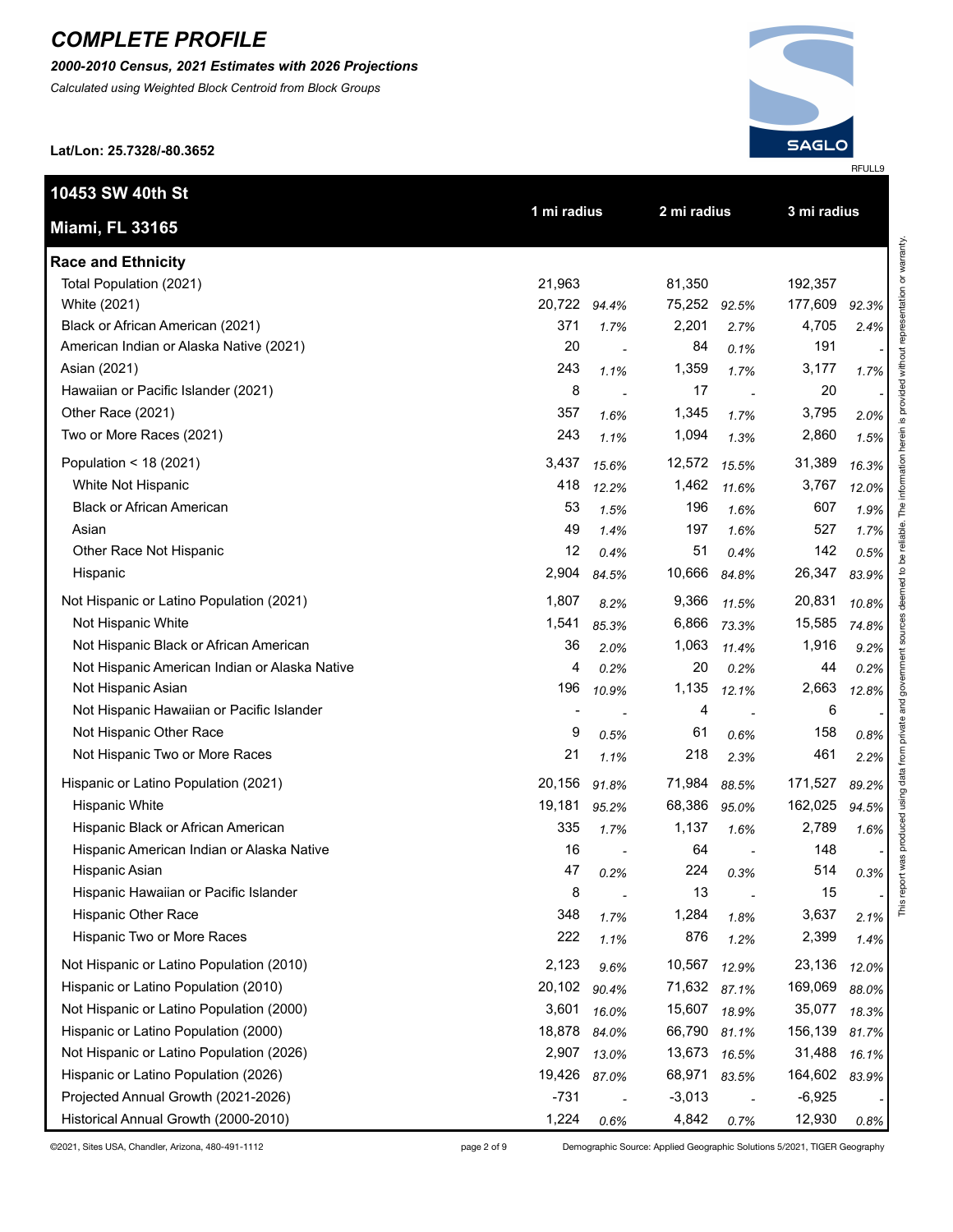*2000-2010 Census, 2021 Estimates with 2026 Projections*

*Calculated using Weighted Block Centroid from Block Groups*

**Lat/Lon: 25.7328/-80.3652**

**Total Age Distribution (2021)**

**10453 SW 40th St**

**Miami, FL 33165**



**1 mi radius 2 mi radius 3 mi radius**

|         |       | Marranty               |
|---------|-------|------------------------|
| 192,357 |       |                        |
| 8,545   | 4.4%  |                        |
| 8,531   | 4.4%  | ranracanta:            |
| 8,941   | 4.6%  |                        |
| 10,453  | 5.4%  |                        |
| 11,888  | 6.2%  |                        |
| 10,697  | 5.6%  |                        |
| 10,549  | 5.5%  |                        |
| 11,252  | 5.8%  |                        |
| 11,988  | 6.2%  |                        |
| 13,687  | 7.1%  |                        |
| 13,789  | 7.2%  |                        |
| 14,620  | 7.6%  |                        |
| 13,215  | 6.9%  | raliahla Tha           |
| 12,044  | 6.3%  |                        |
| 10,289  | 5.3%  |                        |
| 7,943   | 4.1%  |                        |
| 6,402   | 3.3%  |                        |
| 7,524   | 3.9%  | deemed to he           |
| 45.4    |       | courros.               |
| 36,470  | 19.0% |                        |
| 111,685 | 58.1% |                        |
| 44,202  | 23.0% |                        |
|         |       |                        |
| 101,336 | 52.7% | private and government |
| 4,176   | 4.1%  |                        |
| 4,074   | 4.0%  |                        |
| 4,252   | 4.2%  |                        |
| 5,002   | 4.9%  | using data from        |
| 5,681   | 5.6%  |                        |
| 5,153   | 5.1%  |                        |
| 5,203   | 5.1%  | produced               |
| 5,585   | 5.5%  |                        |
| 5,952   | 5.9%  |                        |
| 6,967   | 6.9%  |                        |
| 7,446   | 7.3%  |                        |
| 8,051   | 7.9%  |                        |
| 7,388   | 7.3%  |                        |
| 6,778   | 6.7%  |                        |
| 5,895   | 5.8%  |                        |
| 4,692   | 4.6%  |                        |
| 3,877   | 3.8%  |                        |
|         |       |                        |

| Age Under 5 Years                     | 943    | 4.3%  | 3,361  | 4.1%  | 8,545   | 4.4%  |
|---------------------------------------|--------|-------|--------|-------|---------|-------|
| Age 5 to 9 Years                      | 931    | 4.2%  | 3,402  | 4.2%  | 8,531   | 4.4%  |
| Age 10 to 14 Years                    | 987    | 4.5%  | 3,655  | 4.5%  | 8,941   | 4.6%  |
| Age 15 to 19 Years                    | 1,011  | 4.6%  | 4,780  | 5.9%  | 10,453  | 5.4%  |
| Age 20 to 24 Years                    | 1,152  | 5.2%  | 5,760  | 7.1%  | 11,888  | 6.2%  |
| Age 25 to 29 Years                    | 1,132  | 5.2%  | 4,320  | 5.3%  | 10,697  | 5.6%  |
| Age 30 to 34 Years                    | 1,171  | 5.3%  | 4,153  | 5.1%  | 10,549  | 5.5%  |
| Age 35 to 39 Years                    | 1,223  | 5.6%  | 4,515  | 5.6%  | 11,252  | 5.8%  |
| Age 40 to 44 Years                    | 1,321  | 6.0%  | 4,940  | 6.1%  | 11,988  | 6.2%  |
| Age 45 to 49 Years                    | 1,568  | 7.1%  | 5,641  | 6.9%  | 13,687  | 7.1%  |
| Age 50 to 54 Years                    | 1,607  | 7.3%  | 5,594  | 6.9%  | 13,789  | 7.2%  |
| Age 55 to 59 Years                    | 1,591  | 7.2%  | 5,885  | 7.2%  | 14,620  | 7.6%  |
| Age 60 to 64 Years                    | 1,527  | 7.0%  | 5,406  | 6.6%  | 13,215  | 6.9%  |
| Age 65 to 69 Years                    | 1,574  | 7.2%  | 5,297  | 6.5%  | 12,044  | 6.3%  |
| Age 70 to 74 Years                    | 1,359  | 6.2%  | 4,684  | 5.8%  | 10,289  | 5.3%  |
| Age 75 to 79 Years                    | 1,082  | 4.9%  | 3,715  | 4.6%  | 7,943   | 4.1%  |
| Age 80 to 84 Years                    | 831    | 3.8%  | 2,850  | 3.5%  | 6,402   | 3.3%  |
| Age 85 Years or Over                  | 953    | 4.3%  | 3,391  | 4.2%  | 7,524   | 3.9%  |
| Median Age                            | 47.6   |       | 45.9   |       | 45.4    |       |
| Age 19 Years or Less                  | 3,872  | 17.6% | 15,198 | 18.7% | 36,470  | 19.0% |
| Age 20 to 64 Years                    | 12,292 | 56.0% | 46,215 | 56.8% | 111,685 | 58.1% |
| Age 65 Years or Over                  | 5,798  | 26.4% | 19,937 | 24.5% | 44,202  | 23.0% |
| <b>Female Age Distribution (2021)</b> |        |       |        |       |         |       |
| Female Population                     | 11,343 | 51.6% | 42,380 | 52.1% | 101,336 | 52.7% |
| Age Under 5 Years                     | 448    | 3.9%  | 1,662  | 3.9%  | 4,176   | 4.1%  |
| Age 5 to 9 Years                      | 430    | 3.8%  | 1,626  | 3.8%  | 4,074   | 4.0%  |
| Age 10 to 14 Years                    | 475    | 4.2%  | 1,727  | 4.1%  | 4,252   | 4.2%  |
| Age 15 to 19 Years                    | 462    | 4.1%  | 2,301  | 5.4%  | 5,002   | 4.9%  |
| Age 20 to 24 Years                    | 533    | 4.7%  | 2,793  | 6.6%  | 5,681   | 5.6%  |
| Age 25 to 29 Years                    | 529    | 4.7%  | 2,010  | 4.7%  | 5,153   | 5.1%  |
| Age 30 to 34 Years                    | 576    | 5.1%  | 2,012  | 4.7%  | 5,203   | 5.1%  |
| Age 35 to 39 Years                    | 578    | 5.1%  | 2,174  | 5.1%  | 5,585   | 5.5%  |
| Age 40 to 44 Years                    | 627    | 5.5%  | 2,396  | 5.7%  | 5,952   | 5.9%  |
| Age 45 to 49 Years                    | 772    | 6.8%  | 2,809  | 6.6%  | 6,967   | 6.9%  |
| Age 50 to 54 Years                    | 858    | 7.6%  | 2,963  | 7.0%  | 7,446   | 7.3%  |
| Age 55 to 59 Years                    | 826    | 7.3%  | 3,143  | 7.4%  | 8,051   | 7.9%  |
| Age 60 to 64 Years                    | 859    | 7.6%  | 3,018  | 7.1%  | 7,388   | 7.3%  |
| Age 65 to 69 Years                    | 864    | 7.6%  | 2,959  | 7.0%  | 6,778   | 6.7%  |
| Age 70 to 74 Years                    | 784    | 6.9%  | 2,642  | 6.2%  | 5,895   | 5.8%  |
| Age 75 to 79 Years                    | 582    | 5.1%  | 2,123  | 5.0%  | 4,692   | 4.6%  |

Total Population 81,350 192, 1963 81,350 192,350 192,357 81,350 192,357 81,350 192,357 81,350 192,357 81,357 81,357 81,357 81,357 81,357 81,357 81,357 81,357 81,357 81,357 81,357 81,357 81,357 81,357 81,357 81,357 81,357 8

Age 80 to 84 Years **2006** 2007 **4.0%** 2007 **4.0%** 2007 **4.0%** 3,710 3,710 3,877 **4.0%**  Age 85 Years or Over 0 T *-* 649 *5.7%* 2,309 *5.4%* 5,163 *5.1%* Female Median Age 0 2012 12:3 48.2 48.2 48.2 48.7 48.2 Age 19 Years or Less - *-* 1,816 *16.0%* 7,317 *17.3%* 17,505 *17.3%* Age 20 to 64 Years - *-* 6,157 *54.3%* 23,319 *55.0%* 57,425 *56.7%* Age 65 Years or Over **-** *-* 3,370 **29.7%** 11,745 **27.7%** 26,405 **26.1%** 

©2021, Sites USA, Chandler, Arizona, 480-491-1112 page 3 of 9 Demographic Source: Applied Geographic Solutions 5/2021, TIGER Geography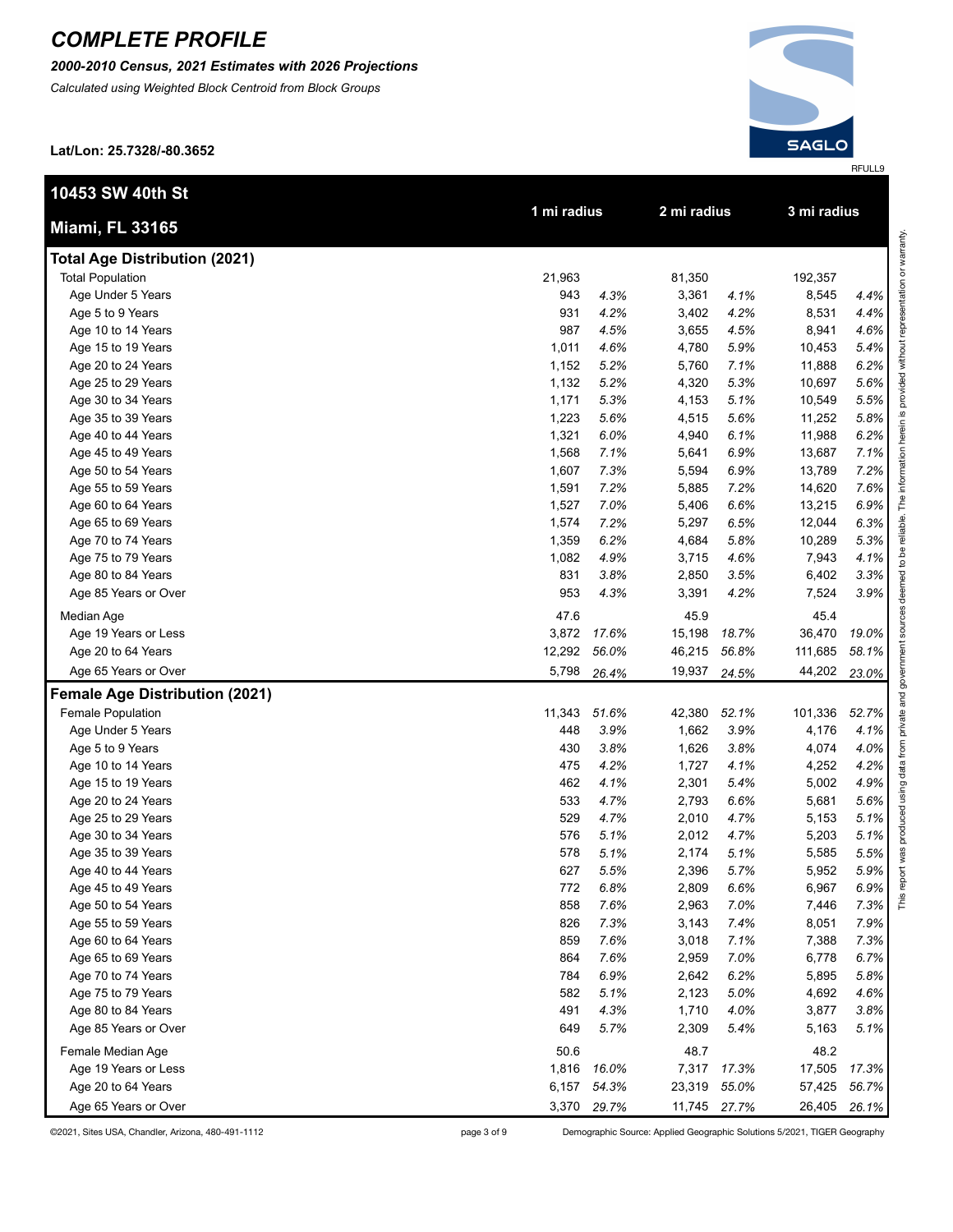*2000-2010 Census, 2021 Estimates with 2026 Projections*

*Calculated using Weighted Block Centroid from Block Groups*

**Lat/Lon: 25.7328/-80.3652**

**10453 SW** 



| 47.3%<br>4.8%<br>4.9%<br>5.2%<br>6.0%<br>6.8%<br>6.1%<br>5.9%<br>6.2%<br>6.6%<br>7.4%<br>7.0%<br>7.2%<br>6.4%<br>5.8%<br>4.8%<br>.6%<br>2.8%<br>2.6% |   |
|------------------------------------------------------------------------------------------------------------------------------------------------------|---|
| 20.8%<br>59.6%<br>19.6%                                                                                                                              | ī |
| 51.1%<br>52.2%<br>52.7%<br>52.1%<br>2.2%<br>51.8%<br>50.7%<br>50.4%<br>50.3%<br>49.1%<br>46.0%<br>4.9%<br>4.1%<br>43.7%<br>42.7%                     |   |

| 10453 SW 40th St                    |             |       |             |       |             |       |  |  |
|-------------------------------------|-------------|-------|-------------|-------|-------------|-------|--|--|
| Miami, FL 33165                     | 1 mi radius |       | 2 mi radius |       | 3 mi radius |       |  |  |
| <b>Male Age Distribution (2021)</b> |             |       |             |       |             |       |  |  |
| Male Population                     | 10,620      | 48.4% | 38,970      | 47.9% | 91,022      | 47.3% |  |  |
| Age Under 5 Years                   | 496         | 4.7%  | 1,699       | 4.4%  | 4,369       | 4.8%  |  |  |
| Age 5 to 9 Years                    | 501         | 4.7%  | 1,776       | 4.6%  | 4,457       | 4.9%  |  |  |
| Age 10 to 14 Years                  | 512         | 4.8%  | 1,928       | 4.9%  | 4,688       | 5.2%  |  |  |
| Age 15 to 19 Years                  | 548         | 5.2%  | 2,479       | 6.4%  | 5,451       | 6.0%  |  |  |
| Age 20 to 24 Years                  | 620         | 5.8%  | 2,968       | 7.6%  | 6,207       | 6.8%  |  |  |
| Age 25 to 29 Years                  | 602         | 5.7%  | 2,310       | 5.9%  | 5,544       | 6.1%  |  |  |
| Age 30 to 34 Years                  | 596         | 5.6%  | 2,141       | 5.5%  | 5,346       | 5.9%  |  |  |
| Age 35 to 39 Years                  | 645         | 6.1%  | 2,341       | 6.0%  | 5,667       | 6.2%  |  |  |
| Age 40 to 44 Years                  | 694         | 6.5%  | 2,544       | 6.5%  | 6,036       | 6.6%  |  |  |
| Age 45 to 49 Years                  | 796         | 7.5%  | 2,832       | 7.3%  | 6,720       | 7.4%  |  |  |
| Age 50 to 54 Years                  | 749         | 7.1%  | 2,631       | 6.8%  | 6,343       | 7.0%  |  |  |
| Age 55 to 59 Years                  | 765         | 7.2%  | 2,742       | 7.0%  | 6,569       | 7.2%  |  |  |
| Age 60 to 64 Years                  | 667         | 6.3%  | 2,388       | 6.1%  | 5,827       | 6.4%  |  |  |
| Age 65 to 69 Years                  | 710         | 6.7%  | 2,338       | 6.0%  | 5,266       | 5.8%  |  |  |
| Age 70 to 74 Years                  | 574         | 5.4%  | 2,042       | 5.2%  | 4,393       | 4.8%  |  |  |

 Age 75 to 79 Years - *-* 500 *4.7%* 1,592 *4.1%* 3,251 *3.6%* Age 80 to 84 Years - *-* 340 *3.2%* 1,140 *2.9%* 2,525 *2.8%* Age 85 Years or Over - *-* 304 *2.9%* 1,082 *2.8%* 2,361 *2.6%* Male Median Age 2.4 and 2.4 and 2.4 and 2.4 and 2.4 and 2.4 and 2.4 and 2.4 and 2.4 and 2.4 and 2.4 and 2.4 and 2.4 and 2.4 and 2.4 and 2.4 and 2.4 and 2.4 and 2.4 and 2.4 and 2.4 and 2.4 and 2.4 and 2.4 and 2.4 and 2.4 an Age 19 Years or Less - *-* 2,056 *19.4%* 7,882 *20.2%* 18,965 *20.8%* Age 20 to 64 Years - *-* 6,135 *57.8%* 22,896 *58.8%* 54,260 *59.6%* Age 65 Years or Over - *-* 2,428 *22.9%* 8,193 *21.0%* 17,797 *19.6%*

#### **Males per 100 Females (2021)**

| Overall Comparison   |     |       |     |       |     |       |
|----------------------|-----|-------|-----|-------|-----|-------|
| Age Under 5 Years    | 111 | 52.5% | 102 | 50.5% | 105 | 51.1% |
| Age 5 to 9 Years     | 116 | 53.8% | 109 | 52.2% | 109 | 52.2% |
| Age 10 to 14 Years   | 108 | 51.9% | 112 | 52.7% | 110 | 52.7% |
| Age 15 to 19 Years   | 119 | 54.2% | 108 | 51.9% | 109 | 52.1% |
| Age 20 to 24 Years   | 116 | 53.8% | 106 | 51.5% | 109 | 52.2% |
| Age 25 to 29 Years   | 114 | 53.2% | 115 | 53.5% | 108 | 51.8% |
| Age 30 to 34 Years   | 103 | 50.8% | 106 | 51.5% | 103 | 50.7% |
| Age 35 to 39 Years   | 112 | 52.8% | 108 | 51.8% | 101 | 50.4% |
| Age 40 to 44 Years   | 111 | 52.6% | 106 | 51.5% | 101 | 50.3% |
| Age 45 to 49 Years   | 103 | 50.8% | 101 | 50.2% | 96  | 49.1% |
| Age 50 to 54 Years   | 87  | 46.6% | 89  | 47.0% | 85  | 46.0% |
| Age 55 to 59 Years   | 93  | 48.1% | 87  | 46.6% | 82  | 44.9% |
| Age 60 to 64 Years   | 78  | 43.7% | 79  | 44.2% | 79  | 44.1% |
| Age 65 to 69 Years   | 82  | 45.1% | 79  | 44.1% | 78  | 43.7% |
| Age 70 to 74 Years   | 73  | 42.3% | 77  | 43.6% | 75  | 42.7% |
| Age 75 to 79 Years   | 86  | 46.2% | 75  | 42.8% | 69  | 40.9% |
| Age 80 to 84 Years   | 69  | 40.9% | 67  | 40.0% | 65  | 39.4% |
| Age 85 Years or Over | 47  | 31.9% | 47  | 31.9% | 46  | 31.4% |
| Age 19 Years or Less | 113 | 53.1% | 108 | 51.9% | 108 | 52.0% |
| Age 20 to 39 Years   | 111 | 52.6% | 109 | 52.1% | 105 | 51.3% |
| Age 40 to 64 Years   | 93  | 48.2% | 92  | 47.8% | 88  | 46.8% |
| Age 65 Years or Over | 72  | 41.9% | 70  | 41.1% | 67  | 40.3% |

©2021, Sites USA, Chandler, Arizona, 480-491-1112 page 4 of 9 Demographic Source: Applied Geographic Solutions 5/2021, TIGER Geography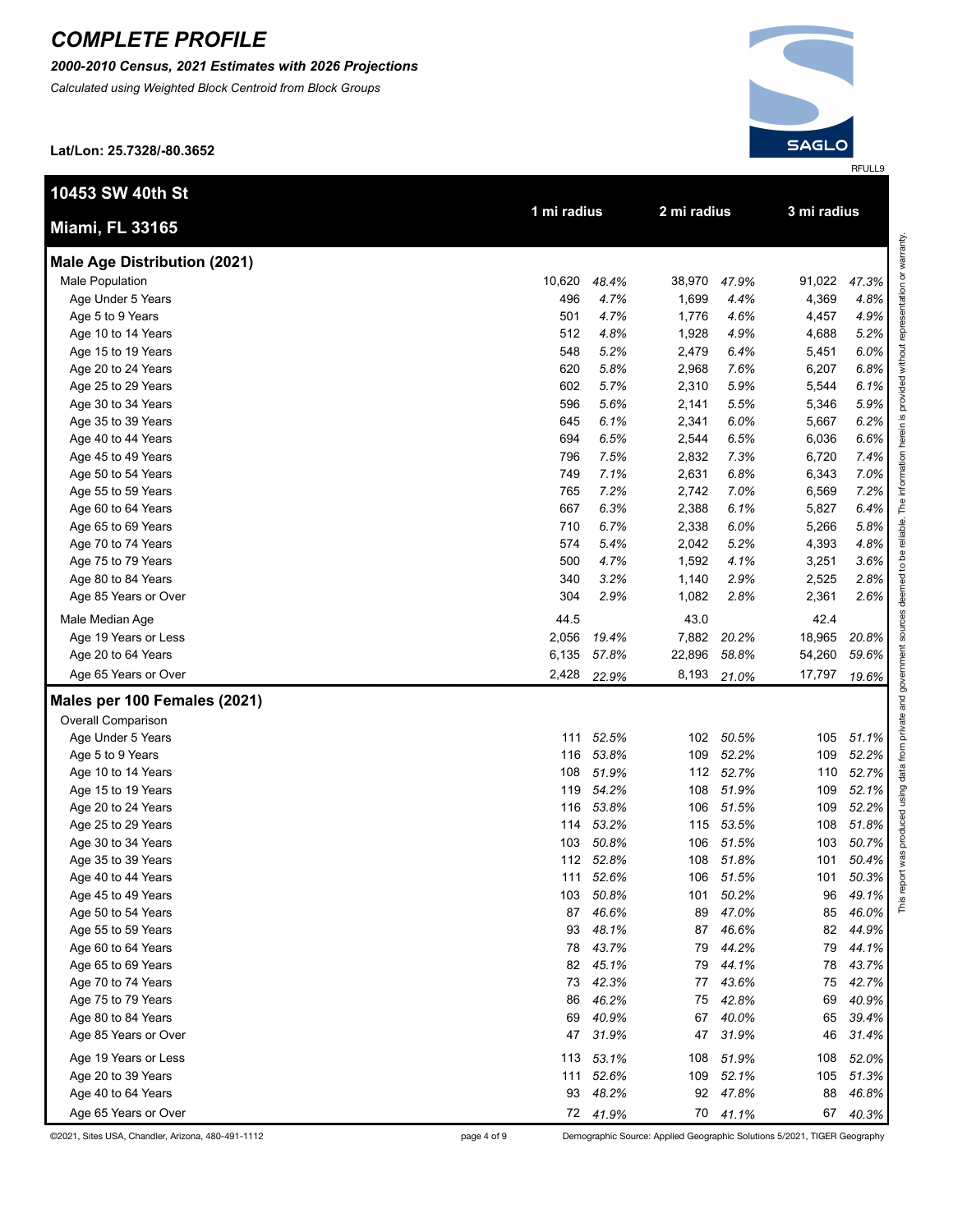*2000-2010 Census, 2021 Estimates with 2026 Projections*

*Calculated using Weighted Block Centroid from Block Groups*

**Lat/Lon: 25.7328/-80.3652**

**10453 SW 40th St**



| j                        |
|--------------------------|
| $\overline{\phantom{a}}$ |
|                          |
| š<br>ì                   |
|                          |
|                          |
| į                        |
|                          |
| ĵ                        |
| i                        |
| Ī                        |
| ׇ֚֚֬                     |
| Ï<br>١                   |
| l                        |
|                          |
| l                        |
| į                        |
| l                        |
| š                        |
|                          |
|                          |
|                          |
|                          |
|                          |
| l<br>l                   |
| ń                        |
| ļ                        |
|                          |
| y                        |
|                          |
|                          |
| í<br>١                   |
| ֚֕֕֡֡<br>Ē               |
|                          |
| .<br>.<br>.              |
| l<br>ׇ֚֬֡                |
|                          |
|                          |
| 1                        |
| ĺ<br>l                   |
|                          |
|                          |
| l                        |
|                          |
| $\frac{1}{2}$            |
| g                        |
|                          |
|                          |
| ī                        |
| i<br>j<br>١              |
| $\frac{1}{2}$            |
|                          |
|                          |
|                          |
| Ş<br>ĺ                   |
|                          |
|                          |
|                          |
|                          |
| i                        |
| Ï                        |
| ì                        |
| ļ<br>i                   |
|                          |
|                          |
| į<br>۱                   |
|                          |
|                          |
| ĺ                        |
| l<br>ı                   |
| Ì                        |
| $\overline{a}$           |
| 1                        |
| ۰<br>έ                   |
|                          |
|                          |
|                          |
|                          |
|                          |
|                          |
|                          |
| ļ                        |
|                          |
|                          |
| ׇ֚֘֝֕<br>ì               |
| ¢                        |
|                          |
| ī                        |
|                          |
| č                        |
| í<br>å<br>ì              |
| š                        |
|                          |
| ļ<br>í                   |
| $\overline{a}$           |
| ī<br>ļ                   |
| j                        |
| "<br>≡                   |

| <b>Miami, FL 33165</b>                       |          | 1 mi radius |              | 2 mi radius |          | 3 mi radius |  |
|----------------------------------------------|----------|-------------|--------------|-------------|----------|-------------|--|
| Household Type (2021)                        |          |             |              |             |          |             |  |
| <b>Total Households</b>                      | 6,749    |             | 25,127       |             | 63,034   |             |  |
| Households with Children                     |          | 2,332 34.6% | 8,477        | 33.7%       | 21,013   | 33.3%       |  |
| Average Household Size                       | 3.2      |             | 3.1          |             | 3.0      |             |  |
| Household Density per Square Mile            | 2,149    |             | 2,001        |             | 2,231    |             |  |
|                                              |          |             |              |             |          |             |  |
| <b>Population Family</b>                     | 19,926   | 90.7%       | 70,930       | 87.2%       | 169,266  | 88.0%       |  |
| Population Non-Family                        | 1,906    | 8.7%        | 7,280        | 8.9%        | 19,577   | 10.2%       |  |
| <b>Population Group Quarters</b>             | 132      | 0.6%        | 3,140        | 3.9%        | 3,515    | 1.8%        |  |
| Family Households                            | 5,467    | 81.0%       | 20,036       | 79.7%       | 48,926   | 77.6%       |  |
| Married Couple Households                    | 3,769    | 68.9%       | 13,696       | 68.4%       | 32,587   | 66.6%       |  |
| Other Family Households with Children        | 1,698    | 31.1%       | 6,339        | 31.6%       | 16,338   | 33.4%       |  |
| Family Households with Children              | 2,295    | 42.0%       | 8,367        | 41.8%       | 20,780   | 42.5%       |  |
| Married Couple with Children                 | 1,505    | 65.6%       | 5,498        | 65.7%       | 13,326   | 64.1%       |  |
| Other Family Households with Children        | 790      | 34.4%       | 2,869        | 34.3%       | 7,454    | 35.9%       |  |
| Family Households No Children                | 3,172    | 58.0%       | 11,669       | 58.2%       | 28,145   | 57.5%       |  |
| Married Couple No Children                   | 2,264    | 71.4%       | 8,198        | 70.3%       | 19,261   | 68.4%       |  |
| Other Family Households No Children          | 908      | 28.6%       | 3,471        | 29.7%       | 8,884    | 31.6%       |  |
| Non-Family Households                        | 1,281    | 19.0%       | 5,092        | 20.3%       | 14,109   | 22.4%       |  |
| Non-Family Households with Children          | 37       | 2.9%        | 110          | 2.2%        | 232      | 1.6%        |  |
| Non-Family Households No Children            | 1,244    | 97.1%       | 4,982        | 97.8%       | 13,876   | 98.4%       |  |
| Average Family Household Size                | 3.6      |             | 3.5          |             | 3.5      |             |  |
| Average Family Income                        | \$85,466 |             | \$87,361     |             | \$85,390 |             |  |
| Median Family Income                         | \$69,075 |             | \$69,198     |             | \$69,676 |             |  |
| Average Non-Family Household Size            | 1.5      |             | 1.4          |             | 1.4      |             |  |
| <b>Marital Status (2021)</b>                 |          |             |              |             |          |             |  |
| Population Age 15 Years or Over              | 19,102   |             | 70,932       |             | 166,340  |             |  |
| <b>Never Married</b>                         | 5,901    | 30.9%       | 23,504       | 33.1%       | 53,126   | 31.9%       |  |
| <b>Currently Married</b>                     | 7,525    | 39.4%       | 28,014       | 39.5%       | 66,721   | 40.1%       |  |
| <b>Previously Married</b>                    | 5,675    | 29.7%       | 19,414       | 27.4%       | 46,493   | 28.0%       |  |
| Separated                                    | 1,628    | 28.7%       | 5,406        | 27.8%       | 11,753   | 25.3%       |  |
| Widowed                                      | 1,591    | 28.0%       | 5,514        | 28.4%       | 12,584   | 27.1%       |  |
| Divorced                                     | 2,456    | 43.3%       | 8,494        | 43.8%       | 22,156   | 47.7%       |  |
| <b>Educational Attainment (2021)</b>         |          |             |              |             |          |             |  |
| Adult Population Age 25 Years or Over        | 16,938   |             | 60,392       |             | 143,999  |             |  |
| Elementary (Grade Level 0 to 8)              | 1,742    | 10.3%       | 6,018        | 10.0%       | 12,812   | 8.9%        |  |
| Some High School (Grade Level 9 to 11)       | 1,821    | 10.7%       | 5,643        | 9.3%        | 16,393   | 11.4%       |  |
| <b>High School Graduate</b>                  | 5,068    | 29.9%       | 17,398       | 28.8%       | 38,925   | 27.0%       |  |
| Some College                                 | 2,547    | 15.0%       | 8,582        | 14.2%       | 20,436   | 14.2%       |  |
| Associate Degree Only                        | 1,518    | 9.0%        | 5,960        | 9.9%        | 13,649   |             |  |
|                                              |          |             |              |             |          | 9.5%        |  |
| <b>Bachelor Degree Only</b>                  | 2,869    | 16.9%       | 11,171       | 18.5%       | 28,232   | 19.6%       |  |
| Graduate Degree                              | 1,374    | 8.1%        | 5,618        | 9.3%        | 13,552   | 9.4%        |  |
| Any College (Some College or Higher)         | 8,308    | 49.0%       | 31,332       | 51.9%       | 75,869   | 52.7%       |  |
| College Degree + (Bachelor Degree or Higher) | 4,242    | 25.0%       | 16,789 27.8% |             | 41,785   | 29.0%       |  |

©2021, Sites USA, Chandler, Arizona, 480-491-1112 page 5 of 9 Demographic Source: Applied Geographic Solutions 5/2021, TIGER Geography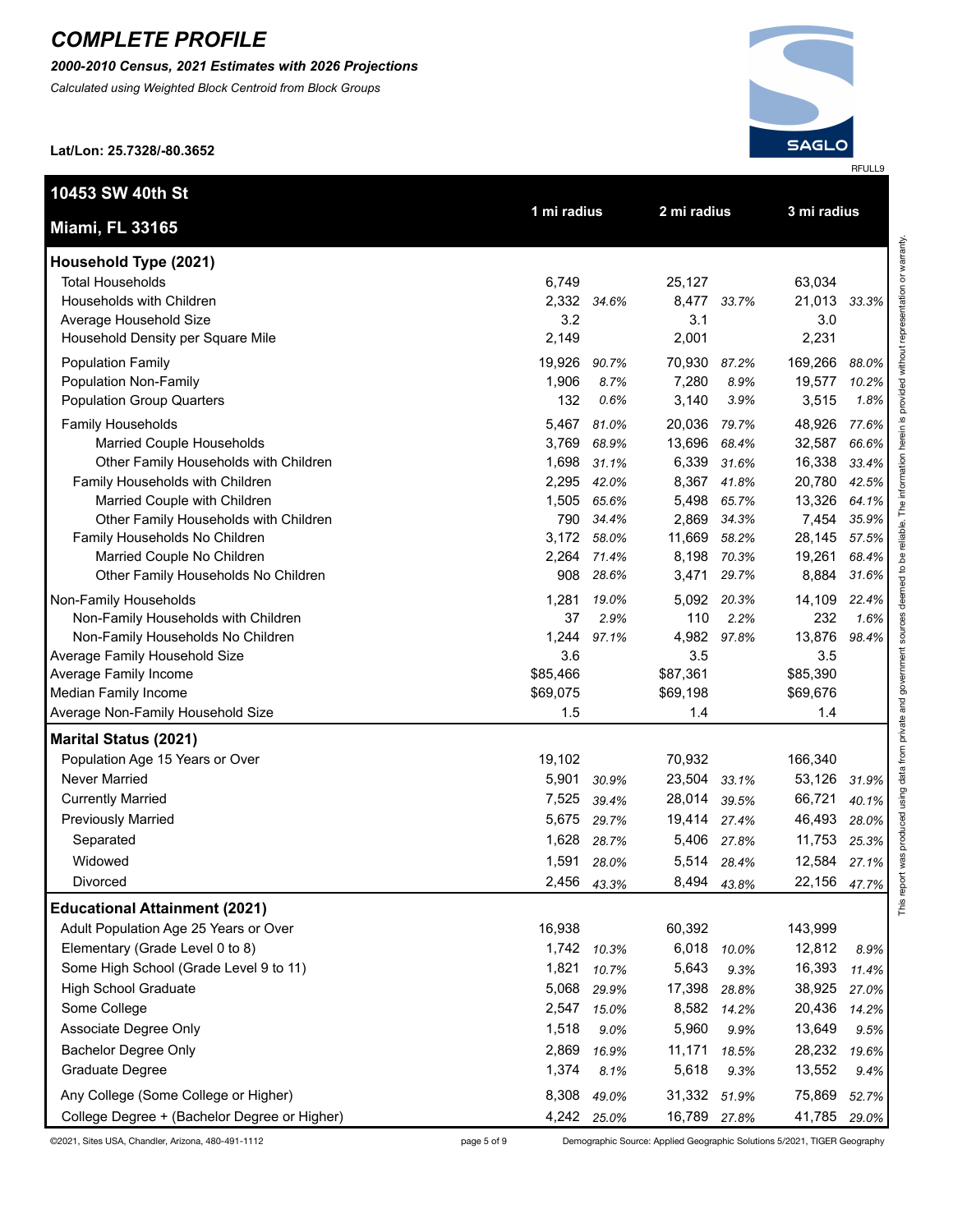*2000-2010 Census, 2021 Estimates with 2026 Projections*

*Calculated using Weighted Block Centroid from Block Groups*



**Lat/Lon: 25.7328/-80.3652**

| 10453 SW 40th St                               | 1 mi radius |             | 2 mi radius |                          |             |       |  |
|------------------------------------------------|-------------|-------------|-------------|--------------------------|-------------|-------|--|
| <b>Miami, FL 33165</b>                         |             |             |             |                          | 3 mi radius |       |  |
| <b>Housing</b>                                 |             |             |             |                          |             |       |  |
| Total Housing Units (2021)                     | 7,002       |             | 26,058      |                          | 65,532      |       |  |
| Total Housing Units (2010)                     | 6,965       |             | 25,901      |                          | 64,538      |       |  |
| Historical Annual Growth (2010-2021)           | 37          | ٠           | 157         | $\overline{\phantom{a}}$ | 994         | 0.1%  |  |
| Housing Units Occupied (2021)                  | 6,749       | 96.4%       | 25,127      | 96.4%                    | 63,034      | 96.2% |  |
| Housing Units Owner-Occupied                   | 4,950       | 73.3%       | 18,013      | 71.7%                    | 43,736      | 69.4% |  |
| Housing Units Renter-Occupied                  | 1,799       | 26.7%       | 7,115       | 28.3%                    | 19,298      | 30.6% |  |
| Housing Units Vacant (2021)                    | 253         | 3.6%        | 931         | 3.6%                     | 2,498       | 3.8%  |  |
| Household Size (2021)                          |             |             |             |                          |             |       |  |
| <b>Total Households</b>                        | 6,749       |             | 25,127      |                          | 63,034      |       |  |
| 1 Person Households                            | 934         | 13.8%       | 3,775       | 15.0%                    | 10,522      | 16.7% |  |
| 2 Person Households                            | 1,763       | 26.1%       | 6,910       | 27.5%                    | 17,747      | 28.2% |  |
| 3 Person Households                            | 1,428       | 21.2%       | 5,277       | 21.0%                    | 13,474      | 21.4% |  |
| 4 Person Households                            | 1,199       | 17.8%       | 4,545       | 18.1%                    | 11,071      | 17.6% |  |
| 5 Person Households                            | 673         | 10.0%       | 2,370       | 9.4%                     | 5,543       | 8.8%  |  |
| 6 Person Households                            | 379         | 5.6%        | 1,167       | 4.6%                     | 2,547       | 4.0%  |  |
| 7 or More Person Households                    | 373         | 5.5%        | 1,083       | 4.3%                     | 2,130       | 3.4%  |  |
| <b>Household Income Distribution (2021)</b>    |             |             |             |                          |             |       |  |
| HH Income \$200,000 or More                    | 288         | 4.3%        | 1,398       | 5.6%                     | 3,284       | 5.2%  |  |
| HH Income \$150,000 to \$199,999               | 374         | 5.5%        | 1,379       | 5.5%                     | 3,330       | 5.3%  |  |
| HH Income \$125,000 to \$149,999               | 470         | 7.0%        | 1,477       | 5.9%                     | 3,705       | 5.9%  |  |
| HH Income \$100,000 to \$124,999               | 572         | 8.5%        | 2,115       | 8.4%                     | 5,380       | 8.5%  |  |
| HH Income \$75,000 to \$99,999                 | 938         | 13.9%       | 3,290       | 13.1%                    | 8,438       | 13.4% |  |
| HH Income \$50,000 to \$74,999                 | 1,158       | 17.2%       | 4,764       | 19.0%                    | 12,365      | 19.6% |  |
| HH Income \$35,000 to \$49,999                 | 866         | 12.8%       | 2,851       | 11.3%                    | 7,573       | 12.0% |  |
| HH Income \$25,000 to \$34,999                 | 753         | 11.2%       | 2,682       | 10.7%                    | 6,489       | 10.3% |  |
| HH Income \$15,000 to \$24,999                 | 567         | 8.4%        | 2,118       | 8.4%                     | 5,076       | 8.1%  |  |
| HH Income \$10,000 to \$14,999                 | 434         | 6.4%        | 1,520       | 6.1%                     | 3,497       | 5.5%  |  |
| HH Income Under \$10,000                       | 329         | 4.9%        | 1,532       | 6.1%                     | 3,897       | 6.2%  |  |
| <b>Household Vehicles (2021)</b>               |             |             |             |                          |             |       |  |
| Households 0 Vehicles Available                | 233         | 3.5%        | 1,467       | 5.8%                     | 3,664       | 5.8%  |  |
| Households 1 Vehicle Available                 | 1,884       | 27.9%       | 7,116       | 28.3%                    | 19,575      | 31.1% |  |
| Households 2 Vehicles Available                | 2,661       | 39.4%       | 9,672       | 38.5%                    | 24,378      | 38.7% |  |
| Households 3 or More Vehicles Available        | 1,970       | 29.2%       | 6,872       | 27.4%                    | 15,418      | 24.5% |  |
| <b>Total Vehicles Available</b>                | 14,104      |             | 50,263      |                          | 120,535     |       |  |
| Average Vehicles per Household                 | 2.1         |             | 2.0         |                          | 1.9         |       |  |
| Owner-Occupied Household Vehicles              | 10,755      | 76.3%       | 37,883      | 75.4%                    | 88,000      | 73.0% |  |
| Average Vehicles per Owner-Occupied Household  | 2.2         |             | 2.1         |                          | 2.0         |       |  |
| Renter-Occupied Household Vehicles             |             | 3,349 23.7% | 12,380      | 24.6%                    | 32,536      | 27.0% |  |
| Average Vehicles per Renter-Occupied Household | 1.9         |             | 1.7         |                          | 1.7         |       |  |
| Travel Time (2021)                             |             |             |             |                          |             |       |  |
| Worker Base Age 16 years or Over               | 9,463       |             | 35,136      |                          | 83,280      |       |  |
| Travel to Work in 14 Minutes or Less           | 799         | 8.4%        | 3,402       | 9.7%                     | 7,744       | 9.3%  |  |
| Travel to Work in 15 to 29 Minutes             | 2,683       | 28.4%       | 9,248       | 26.3%                    | 22,421      | 26.9% |  |
| Travel to Work in 30 to 59 Minutes             | 5,074       | 53.6%       | 17,780      | 50.6%                    | 41,552      | 49.9% |  |
| Travel to Work in 60 Minutes or More           | 1,006       | 10.6%       | 3,572       | 10.2%                    | 9,691       | 11.6% |  |
| Work at Home                                   | 327         | 3.5%        | 1,438       | 4.1%                     | 3,936       | 4.7%  |  |
| Average Minutes Travel to Work                 | 31.7        |             | 31.2        |                          | 31.3        |       |  |

©2021, Sites USA, Chandler, Arizona, 480-491-1112 page 6 of 9 Demographic Source: Applied Geographic Solutions 5/2021, TIGER Geography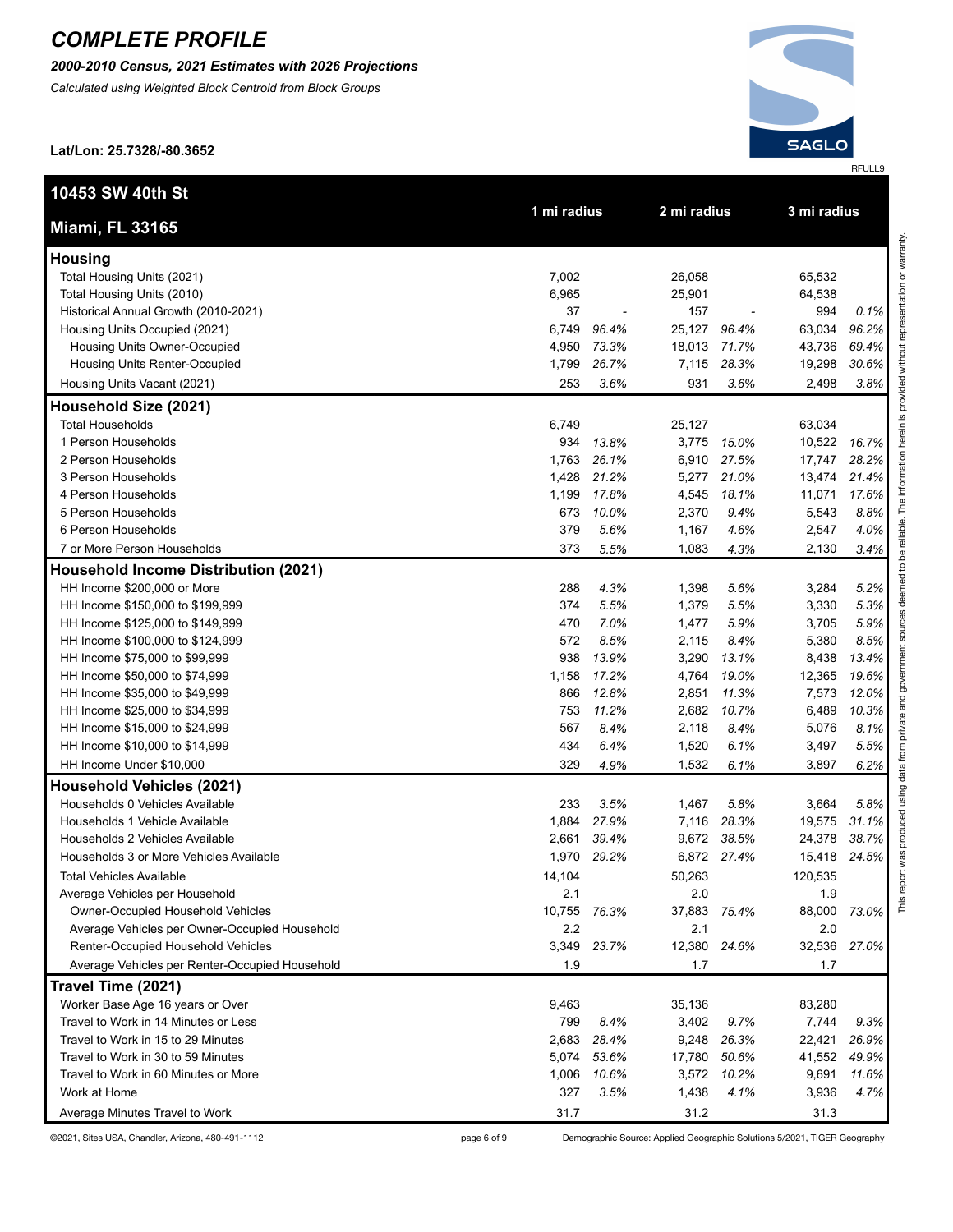*2000-2010 Census, 2021 Estimates with 2026 Projections*

*Calculated using Weighted Block Centroid from Block Groups*



**Lat/Lon: 25.7328/-80.3652**

| 10453 SW 40th St                               | 1 mi radius |             | 2 mi radius  |              | 3 mi radius |          |  |
|------------------------------------------------|-------------|-------------|--------------|--------------|-------------|----------|--|
| <b>Miami, FL 33165</b>                         |             |             |              |              |             |          |  |
| <b>Transportation To Work (2021)</b>           |             |             |              |              |             |          |  |
| Worker Base Age 16 years or Over               | 9,463       |             | 35,136       |              | 83,280      |          |  |
| Drive to Work Alone                            | 7,822       | 82.7%       | 28,924       | 82.3%        | 69,455      | 83.4%    |  |
| Drive to Work in Carpool                       | 936         | 9.9%        | 2,866        | 8.2%         | 6,006       | 7.2%     |  |
| Travel to Work by Public Transportation        | 97          | 1.0%        | 612          | 1.7%         | 1,414       | 1.7%     |  |
| Drive to Work on Motorcycle                    | 20          | 0.2%        | 85           | 0.2%         | 129         | 0.2%     |  |
| Bicycle to Work                                | 28          | 0.3%        | 116          | 0.3%         | 271         | 0.3%     |  |
| Walk to Work                                   | 138         | 1.5%        | 770          | 2.2%         | 1,225       | 1.5%     |  |
| <b>Other Means</b>                             | 96          | 1.0%        | 326          | 0.9%         | 844         | 1.0%     |  |
| Work at Home                                   | 327         | 3.5%        | 1,438        | 4.1%         | 3,936       | 4.7%     |  |
| Daytime Demographics (2021)                    |             |             |              |              |             |          |  |
| <b>Total Businesses</b>                        | 1,405       |             | 5,184        |              | 13,079      |          |  |
| <b>Total Employees</b>                         | 5,997       |             | 26,358       |              | 71,448      |          |  |
| Company Headquarter Businesses                 | 27          | 1.9%        | 93           | 1.8%         | 303         | 2.3%     |  |
| Company Headquarter Employees                  | 208         | 3.5%        | 867          | 3.3%         | 5,006       | 7.0%     |  |
| <b>Employee Population per Business</b>        | 4.3         | to 1        | 5.1          | to 1         |             | 5.5 to 1 |  |
| Residential Population per Business            | 15.6 to 1   |             | 15.7 to 1    |              | 14.7 to 1   |          |  |
| Adj. Daytime Demographics Age 16 Years or Over | 15,028      |             | 61,181       |              | 150,676     |          |  |
| <b>Labor Force</b>                             |             |             |              |              |             |          |  |
| Labor Population Age 16 Years or Over (2021)   | 18,922      |             | 70,235       |              | 164,588     |          |  |
| Labor Force Total Males (2021)                 |             | 9,007 47.6% | 33,186       | 47.2%        | 76,590      | 46.5%    |  |
| Male Civilian Employed                         | 5,389       | 59.8%       | 18,834       | 56.8%        | 44,698      | 58.4%    |  |
| Male Civilian Unemployed                       | 416         | 4.6%        | 1,602        | 4.8%         | 3,514       | 4.6%     |  |
| Males in Armed Forces                          |             |             |              |              | 22          |          |  |
| Males Not in Labor Force                       | 3,203       | 35.6%       | 12,751       | 38.4%        | 28,356      | 37.0%    |  |
| Labor Force Total Females (2021)               | 9,915       | 52.4%       | 37,049       | 52.8%        | 87,998      | 53.5%    |  |
| Female Civilian Employed                       |             | 4,502 45.4% | 16,570       | 44.7%        | 40,626      | 46.2%    |  |
| Female Civilian Unemployed                     | 364         | 3.7%        | 1,302        | 3.5%         | 3,532       | 4.0%     |  |
| <b>Females in Armed Forces</b>                 |             |             | 9            |              | 14          |          |  |
| Females Not in Labor Force                     | 5,048       | 50.9%       | 19,169       | 51.7%        | 43,825      | 49.8%    |  |
| <b>Unemployment Rate</b>                       | 780         | 4.1%        | 2,904        | 4.1%         | 7,047       | 4.3%     |  |
| Occupation (2021)                              |             |             |              |              |             |          |  |
| Occupation Population Age 16 Years or Over     | 9,891       |             | 35,404       |              | 85,325      |          |  |
| <b>Occupation Total Males</b>                  |             | 5,389 54.5% | 18,834 53.2% |              | 44,698      | 52.4%    |  |
| Occupation Total Females                       |             | 4,502 45.5% | 16,570       | 46.8%        | 40,626      | 47.6%    |  |
| Management, Business, Financial Operations     | 1,466       | 14.8%       |              | 5,354 15.1%  | 12,959      | 15.2%    |  |
| Professional, Related                          | 1,650       | 16.7%       |              | 6,622 18.7%  | 16,704      | 19.6%    |  |
| Service                                        |             | 1,864 18.8% | 6,730        | 19.0%        | 16,395      | 19.2%    |  |
| Sales, Office                                  |             | 2,433 24.6% | 8,712        | 24.6%        | 21,069      | 24.7%    |  |
| Farming, Fishing, Forestry                     | 27          | 0.3%        | 166          | 0.5%         | 400         | 0.5%     |  |
| Construction, Extraction, Maintenance          | 909         | 9.2%        | 3,656        | 10.3%        | 8,035       | 9.4%     |  |
| Production, Transport, Material Moving         |             | 1,542 15.6% | 4,164        | 11.8%        | 9,763       | 11.4%    |  |
| White Collar Workers                           |             |             |              |              | 50,732      |          |  |
|                                                |             | 5,548 56.1% | 20,688 58.4% |              |             | 59.5%    |  |
| <b>Blue Collar Workers</b>                     |             | 4,342 43.9% |              | 14,716 41.6% | 34,592      | 40.5%    |  |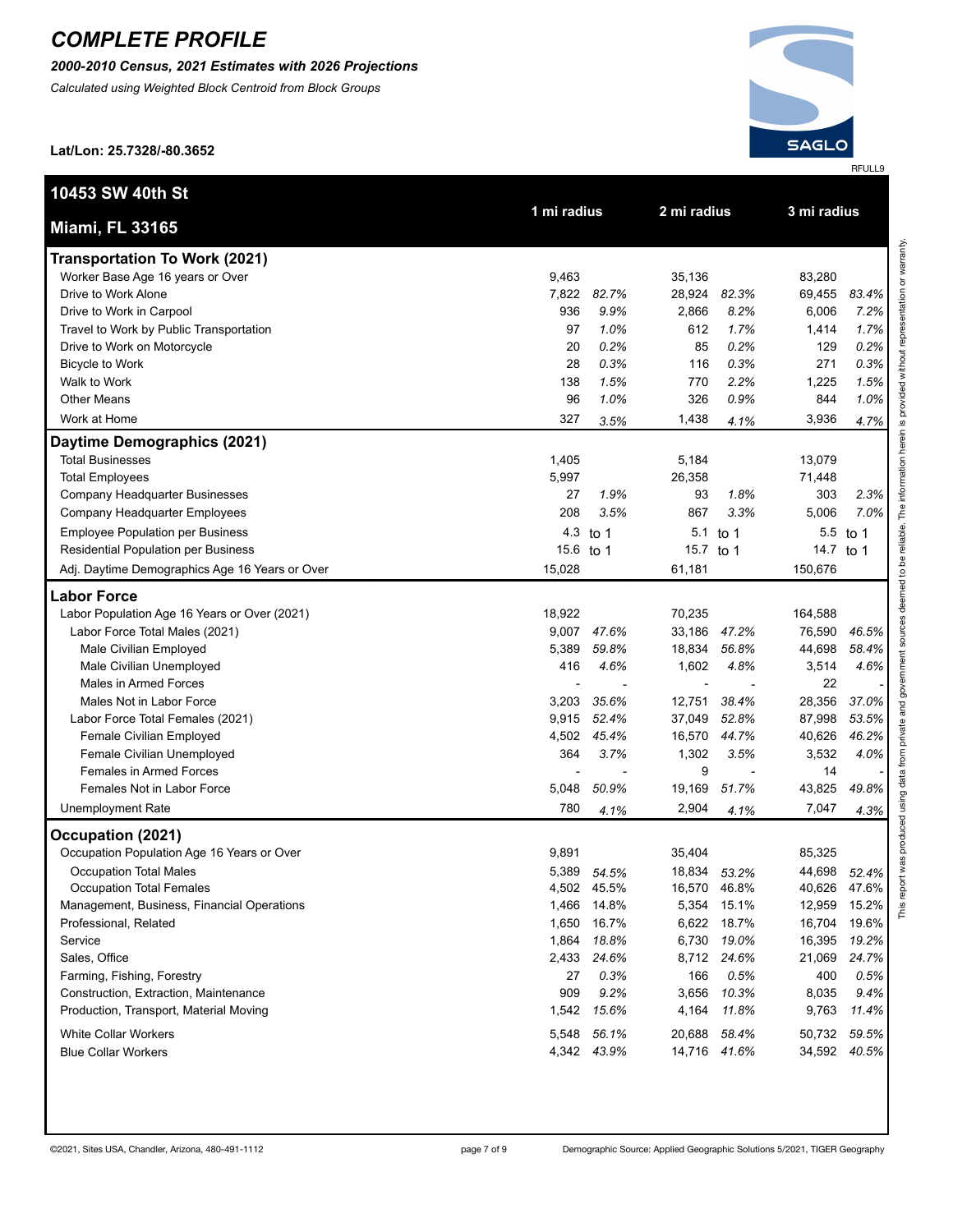*2000-2010 Census, 2021 Estimates with 2026 Projections*

*Calculated using Weighted Block Centroid from Block Groups*



**Lat/Lon: 25.7328/-80.3652**

| 10453 SW 40th St                     |             |       | 2 mi radius |       | 3 mi radius |       |
|--------------------------------------|-------------|-------|-------------|-------|-------------|-------|
| <b>Miami, FL 33165</b>               | 1 mi radius |       |             |       |             |       |
| Units In Structure (2021)            |             |       |             |       |             |       |
| <b>Total Units</b>                   | 6,738       |       | 25,057      |       | 62,139      |       |
| 1 Detached Unit                      | 4,717       | 70.0% | 16,494      | 65.8% | 34,887      | 56.1% |
| 1 Attached Unit                      | 577         | 8.6%  | 2,544       | 10.2% | 8,149       | 13.1% |
| 2 Units                              | 60          | 0.9%  | 203         | 0.8%  | 455         | 0.7%  |
| 3 to 4 Units                         | 56          | 0.8%  | 275         | 1.1%  | 1,368       | 2.2%  |
| 5 to 9 Units                         | 76          | 1.1%  | 446         | 1.8%  | 1,900       | 3.1%  |
| 10 to 19 Units                       | 157         | 2.3%  | 906         | 3.6%  | 3,008       | 4.8%  |
| 20 to 49 Units                       | 570         | 8.5%  | 1,791       | 7.1%  | 4,586       | 7.4%  |
| 50 or More Units                     | 479         | 7.1%  | 2,236       | 8.9%  | 7,131       | 11.5% |
| Mobile Home or Trailer               | 56          | 0.8%  | 229         | 0.9%  | 1,530       | 2.5%  |
| <b>Other Structure</b>               | 1           |       | 2           |       | 20          |       |
| Homes Built By Year (2021)           |             |       |             |       |             |       |
| Homes Built 2014 or later            | 162         | 2.3%  | 568         | 2.2%  | 1,552       | 2.4%  |
| Homes Built 2010 to 2013             | 15          | 0.2%  | 91          | 0.3%  | 330         | 0.5%  |
| Homes Built 2000 to 2009             | 192         | 2.7%  | 933         | 3.6%  | 2,776       | 4.2%  |
| Homes Built 1990 to 1999             | 526         | 7.5%  | 2,234       | 8.6%  | 6,803       | 10.4% |
| Homes Built 1980 to 1989             | 983         | 14.0% | 4,005       | 15.4% | 13,273      | 20.3% |
| Homes Built 1970 to 1979             | 1,698       | 24.2% | 5,959       | 22.9% | 17,208      | 26.3% |
| Homes Built 1960 to 1969             | 910         | 13.0% | 4,891       | 18.8% | 9,545       | 14.6% |
| Homes Built 1950 to 1959             | 1,991       | 28.4% | 5,367       | 20.6% | 9,170       | 14.0% |
| Homes Built 1940 to 1949             | 189         | 2.7%  | 720         | 2.8%  | 1,559       | 2.4%  |
| Homes Built Before 1939              | 83          | 1.2%  | 360         | 1.4%  | 818         | 1.2%  |
| Median Age of Homes                  | 43.9        | yrs   | 42.4        | yrs   | 39.2        | yrs   |
| Home Values (2021)                   |             |       |             |       |             |       |
| <b>Owner Specified Housing Units</b> | 4,950       |       | 18,013      |       | 43,736      |       |
| Home Values \$1,000,000 or More      | 37          | 0.8%  | 303         | 1.7%  | 852         | 1.9%  |
| Home Values \$750,000 to \$999,999   | 108         | 2.2%  | 324         | 1.8%  | 899         | 2.1%  |
| Home Values \$500,000 to \$749,999   | 306         | 6.2%  | 1,180       | 6.6%  | 3,080       | 7.0%  |
| Home Values \$400,000 to \$499,999   | 861         | 17.4% | 3,574       | 19.8% | 7,231       | 16.5% |
| Home Values \$300,000 to \$399,999   | 1,760       | 35.5% | 6,278       | 34.9% | 13,434      | 30.7% |
| Home Values \$250,000 to \$299,999   | 767         | 15.5% | 2,510       | 13.9% | 6,248       | 14.3% |
| Home Values \$200,000 to \$249,999   | 559         | 11.3% | 1,721       | 9.6%  | 4,435       | 10.1% |
| Home Values \$175,000 to \$199,999   | 130         | 2.6%  | 484         | 2.7%  | 1,943       | 4.4%  |
| Home Values \$150,000 to \$174,999   | 224         | 4.5%  | 804         | 4.5%  | 2,331       | 5.3%  |
| Home Values \$125,000 to \$149,999   | 34          | 0.7%  | 183         | 1.0%  | 885         | 2.0%  |
| Home Values \$100,000 to \$124,999   | 64          | 1.3%  | 336         | 1.9%  | 915         | 2.1%  |
| Home Values \$90,000 to \$99,999     | 8           | 0.2%  | 38          | 0.2%  | 109         | 0.2%  |
| Home Values \$80,000 to \$89,999     | 6           | 0.1%  | 41          | 0.2%  | 193         | 0.4%  |
| Home Values \$70,000 to \$79,999     | 3           |       | 24          | 0.1%  | 89          | 0.2%  |
| Home Values \$60,000 to \$69,999     | 10          | 0.2%  | 16          |       | 86          | 0.2%  |
| Home Values \$50,000 to \$59,999     | 3           |       | 11          |       | 79          | 0.2%  |
| Home Values \$35,000 to \$49,999     | 8           | 0.2%  | 28          | 0.2%  | 240         | 0.5%  |
| Home Values \$25,000 to \$34,999     | 16          | 0.3%  | 37          | 0.2%  | 251         | 0.6%  |
| Home Values \$10,000 to \$24,999     | 26          | 0.5%  | 44          | 0.2%  | 178         | 0.4%  |
| Home Values Under \$10,000           | 20          | 0.4%  | 77          | 0.4%  | 258         | 0.6%  |
| Owner-Occupied Median Home Value     | \$334,040   |       | \$342,337   |       | \$324,076   |       |
| Renter-Occupied Median Rent          | \$1,303     |       | \$1,351     |       | \$1,348     |       |

©2021, Sites USA, Chandler, Arizona, 480-491-1112 page 8 of 9 Demographic Source: Applied Geographic Solutions 5/2021, TIGER Geography